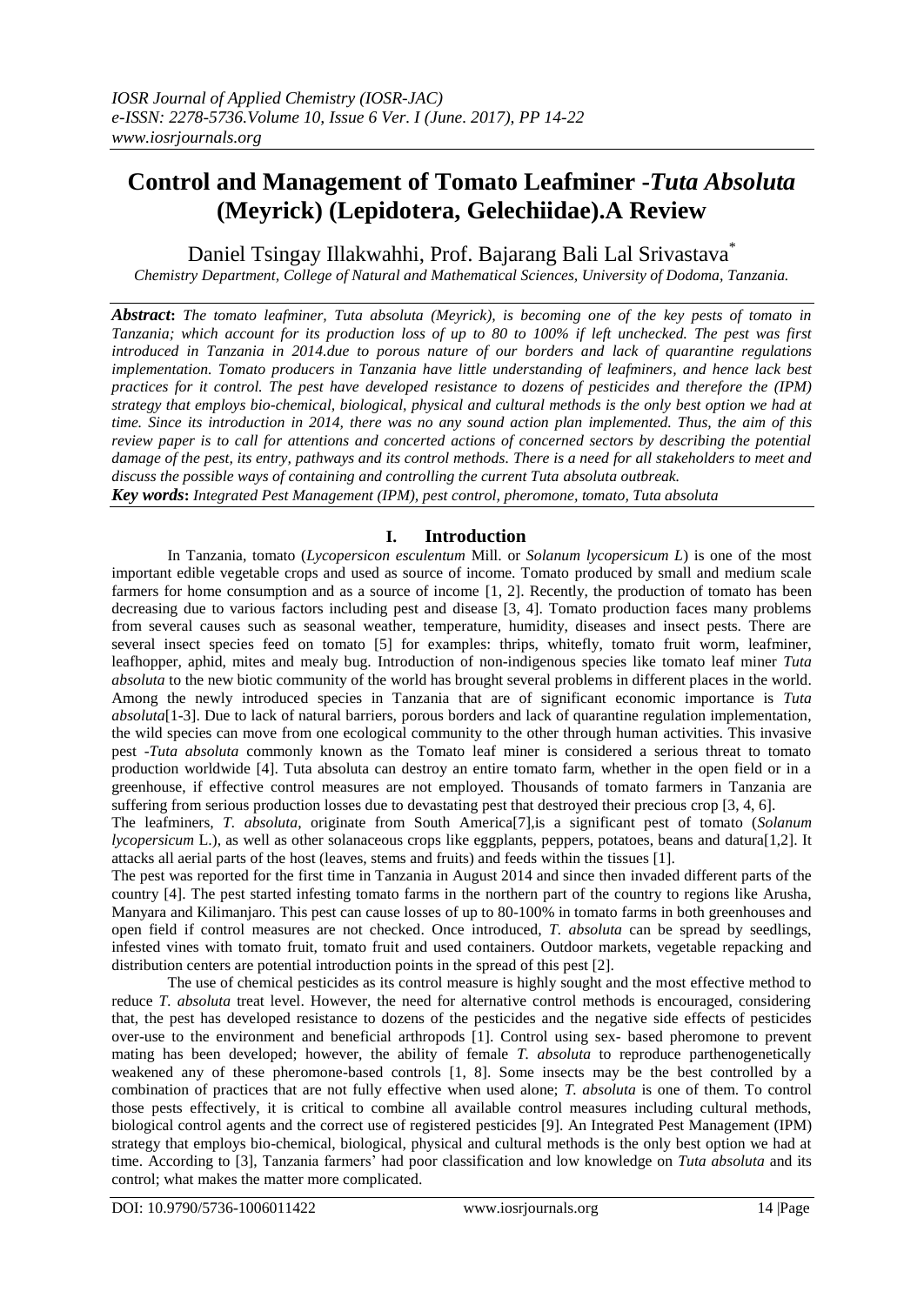Since it was introduced in Tanzania in 2014, there was no any sound strategies and action plan being implemented by the government, research institutions or other horticultural stakeholders to control and halt the spread of *T. absoluta* to new areas; neither there were no programmes initiated to create farmers awareness on the threat levels of the pest and its control.

Thus, the aim of this paper is to call for attentions and concerted actions of all stakeholders and concerned bodies by describing the potential damage of the pest, its entry, pathways and establishing control methods. There is also a need for Tanzania Ministry of Agriculture and its stakeholders to meet, discuss and forming multi-stakeholders strategies that will help to control and eliminate completely *T. absoluta;* and further forming a task force that will implement all agreed resolutions.

# **II. The Pest**

Tomato leaf miner *Tuta absoluta* (Meyrick) (Lepidotera, Gelechiidae) is a serious invasive tomato pest native to South America [2, 7, 10], which has affected the production of tomato worldwide. *T. absoluta* is a species of moth in family Gelechiidae known by the common names tomato leaf miner, South American tomato moth, tomato borer or South American tomato pinworm [2, 11]. It predominantly found in areas below 1000 m above sea level. The pest has introduced in Tanzania accidentally through exchange of tomato fresh fruits and planting materials [3, 4]. The Leaf miners might have introduced to Tanzania likely from border countries like Uganda, Zambia and Kenya, as these were first affected countries prior to Tanzania. Lack of strong quarantine regulations or poor enforcement of available regulations and lack of screening at the boarders are the factors behind the spread of the pest in Tanzania and in other African countries [12, 13].

Adult moths have no problem but its Larvae can destroy tomato plants during all growth stages. The pest life cycle start with eggs, larvae, pupa and adult moth. Larvae pass through four growth stages or instars. The larvae feeds upon tomato plants, producing large galleries in leaves, burrowing in stalks, and consuming apical buds and green and ripe fruits and can thus cause up to 100% loss in tomato production if control measures were not observed. So, leafminers are such a well-known and serious pest of tomato crops in Europe, South America, North America, Asia and some Africa countries [2]. The African countries facing the problem of *T. absoluta* include Algeria, Egypt, Kenya, Libya, Mozambique, Nigeria, Tunisia, Zambia, Botswana, Ethiopia, Sudan, Niger, Senegal, Uganda and Tanzania [2]. *Tuta absoluta* is now one of the key pests of tomato in Tanzania that pose a serious agricultural threat to tomato production. Their control using chemical pesticides is extremely difficult and quite challenging. Three reasons can be given to explain why their controls using the chemical method is challenging.

- i. Larvae mines within plant tissue (within stem, leaves and fruits) and are thus protected from contacting insecticides[14]. Chemical pesticides works well only when they contact with pest; as they feed within the plant tissues, they are protected from contacting the chemicals, hence reduction in pesticide's field performance.
- ii. The large range of its host plants increasing its persistence in the cultivated areas and overwintering potential. Despite the tomato being the primary host for *T. absoluta*, it has other hosts (cultivated Solanaceae and wild Solanaceae). Cultivated Solanaceae that are host to leafminers are eggplants, peppers, potatoes, beans and tobacco and the wild Solanaceae are Datura species [2]. This will make the pest persistent in cultivated and uncultivated areas for long time.
- iii. Their ability to develop resistance towards insecticides is another factor, which makes their control quite challenging. Resistances of the pest to various chemical pesticides have been reported in Brazil, Chile and Argentina. The pests were reported to be resistant to dozens of insecticides including diamide insecticide chlorantraniliprole, abamectin, methamidophos, permethri cartap[15].
- iv. They have high reproduction potential, capable of producing 10 to 12 generations per year under the favorable conditions. With such high reproduction potential, they are likely to undergo genetic changes (mutation) which in turn causes resistance to pesticides [16, 17].

What many farmers in Tanzania may not know is that pests like *T. absoluta*, which have a short generation time and high reproductive potential, are at an increased risk of developing resistance to insecticide use. To avoid a similar predicament, a shift in current pest management practices in Tanzania is necessary. An Integrated Pest Management (IPM) strategy that employs a holistic integrated approach is likely to enhance the control of *T. absoluta* and other pests. There is a need for the tomatoes stakeholders and agricultural sector in the country to develop a comprehensive strategy to fight the pest. These strategies may help in early detection of the pest and stop the multiplication of the pest before they cause any serious damage.

#### **2.1 Origin and geographical distribution of** *T.absoluta*

Over the last decade, its pest status has increased in importance as it has migrated into new territories. The species is thought to originate from Chile and to have spread to South America, Europe then to South East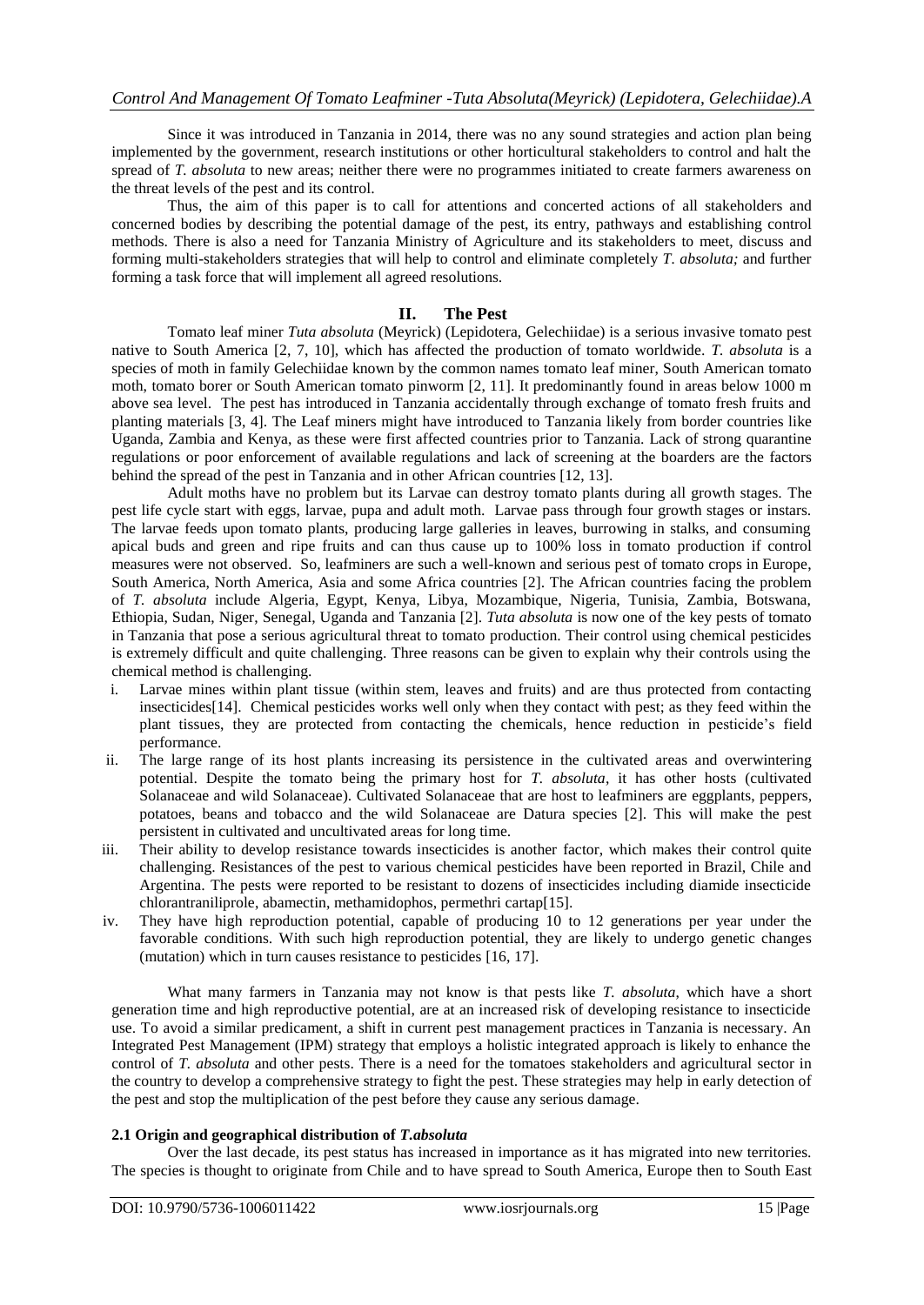Asia and is now moving south from the lower Mediterranean shores into Africa on different solanaceous crops after developing resistance to the commonly used plant protection products[2, 7, 18, 19, 20]. The review by [2] considered the following countries to be infested with *T. absoluta*: Albania, Algeria, Argentina, Austria, Bahrain, Belgium, Bolivia, Brazil, Bulgaria, Cayman Islands, Chile, Colombia, Cyprus, Czech Republic, Denmark, Ecuador, Egypt, Estonia, Ethiopia, Finland, France, Germany, Greece, Hungary, Iran, Iraq, Ireland, Israel, Italy, Jordan, Kosovo, Kuwait, Latvia, Lebanon, Libya, Lithuania, Luxembourg, Malta, Morocco, Netherlands, Palestinian Authority (West Bank), Panama, Paraguay, Peru, Poland, Portugal (including the Azores), Qatar, Romania, Russia, Saudi Arabia, Senegal, Slovakia, Slovenia, Spain (including the Canary Islands), Sudan, Sweden, Switzerland, Syria, Tunisia, Turkey, United Kingdom (all regions), Uruguay, Venezuela, and Western Sahara.

The rapid distribution of *T. absolutes* over wide geographic areas may be a result of various factors such as its high biotic potential, the large range of its host plants (increasing its persistence in the cultivated areas and overwintering potential), the intra-continental dispersal facilitation due to human transportation and the artificial selection of insecticide-resistant populations[2, 7, 18, 19]. Furthermore, the absence of co-evolved natural enemies may explain why the pest population dynamics in the newly invaded areas are faster than in the native area, where natural enemies are more frequent [21].

#### **2.2Entry and pathways of** *T. absoluta*

The pest was introduced to Tanzania from neighboring countries affected early than Tanzania likely Kenya, Ethiopia, Uganda, Mozambique, and Sudan. Porous East Africa borders and lack of quarantine regulations among other reasons might have facilitated the quick spread to Tanzania. The most relevant pathways for entry of *T. absoluta* are import of tomato fruits intended for consumption from countries where the pest is present; packing materials boxes, crates, pallets, etc. for import of tomatoes, eggplants, potatoes, tobacco and peppers from countries with pests; the planting material originating from countries where the pest is present (mainly tomatoes) [2, 8, 18].

Seedlings; if tomato plants are being imported from infested areas, probability of pest survival during transportation or storage is high since they are transported or shipped alive with leaves.

**Tomato fruits**; Fresh tomatoes are considered high risk as the probability of larvae associated with fresh tomatoes surviving transport is high. Fruits in trade should have no signs of insect damage.

**Production facilities**; several production facilities also repack and /or distribute tomato fruit. There is a high risk in repacked tomato consignments as if pest arrives in late larval stage or as pupa it can develop into a moth at the packing station. Outdoor markets that sell tomatoes from infested countries and if located in areas with suitable summer conditions for survival of *T. absoluta*, can also pose a risk.

**Farm equipment and transportation vehicles-** Farm equipment from infested areas that is associated with transportation should be kept clean. Importing countries should ensure that crates that returned to tomato producers from packing operations are sterilized. All packaging with infested fruit should be disposed off properly.

# **2.3 Host plants of** *T. absoluta*

*T. absoluta* has major host, minor host and wild host. The tomato *(L. esculentum)* is the main host plant for *T.absoluta* [21,22]. According to [22], the species attacks other species of cultivated Solanaceae: potatoes *(Solanum tuberosum)*, eggplants *(Solanum melongena)*, pepinodulce *(Solanum muricatum)*, peppers *(Capsicumspp.)* and wild Solanaceae such as *Lycopersicon hirsutum, S. americanum, S.elaeagnifolium, S. hirtum, S. lyratum, S. nigrum, S.puberulum, Physalis angulata, Datura stramonium, D.ferox and Nicotiana glauca,* etc[2]. Since becoming established in Europe, *T. absoluta* has also occasionally been found on several species of plants, such as the sweet pepper (*Solanum muricatum*), tobacco (*Nicotianatabacum* L.), bean(*Phaseolus vulgaris* L.) cape gooseberry (*Physalis peruviana* L.)*,* green beans *(P.vulgaris), Lycium sp.* and *Malva sp*[8, 21]. In Sub-Saharan Africa, it is possible that *T.absoluta* attacks not just the cultivated Solanaceae but also local species of the genus *Solanum,* such as African eggplants *(S. aethiopicum, Kumba and Gilo group, S.anguivi, S. americanum, S. macrocarpon, S. scabrumand S. villosum)*. Besides, the larvae of *T. absoluta* can also be found on wild hosts such as *D. stramonium* L., *Daturaferox*L., *Lycium chilense* (Coralillo), *L. hirsutum*  L.,*N. glauca* (Graham), *S. lyratum* Thumberg, *S. puberulum* Nuttal ex Seemann, and *S. nigrum* L. [2]. Tomato leafminer was also reported feeding on alfalfa, *Medicogo sativa,* in Iraq[23]. As for [24];different plant species have been reported as alternative hosts of this insect as Capegooseberry (*Physalis peruviana* L.), bean (*Phaseolus vulgaris* L.), *Lycium*sp. L. and *Malva* sp. L. This range indicates that *T. absoluta* shows a high propensity to use various plants as secondary hosts [9, 25].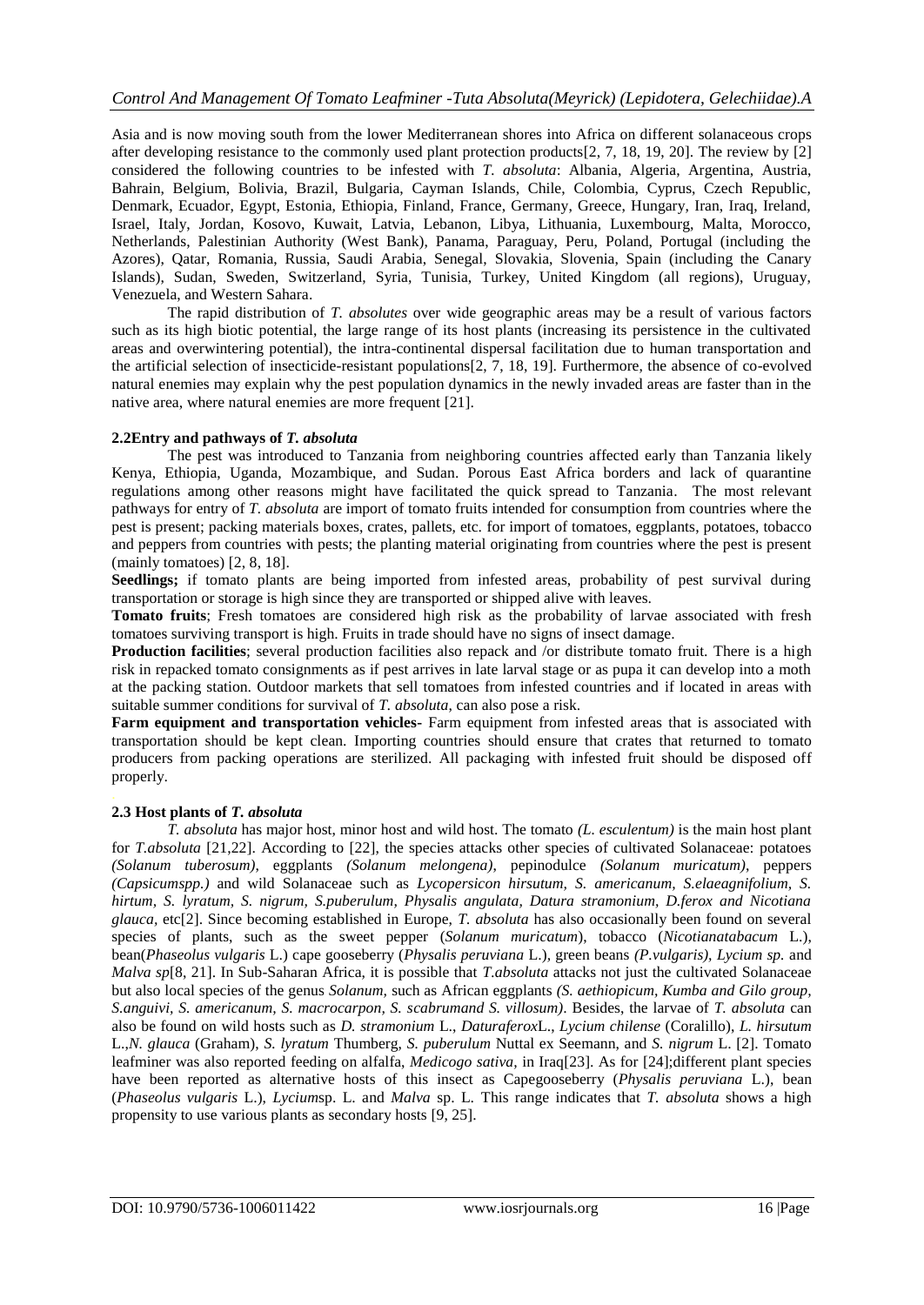# **2.4 Behavior of** *T. absoluta*

Many authors have described *T. absoluta* (e.g. [2, 8, 21, 22, 25]. According to these authors, *T. absoluta* is a micro lepidopteron moth with high reproduction potential. The pest was reported to produce about 10–12 generations per year under the favourable conditions. A single life cycle is completed within 30-35 days. Adults are nocturnal and hide between leaves during the day time.Their activity is concentrated in the early morning and evening; during the rest of the day, they remain hidden among the leaves. Adults are silvery gray with black spots on the forewings and a wingspan reaching 10mm. Adult lifespan ranges between 10 and 15 days for females and 6–7 days for males. The female lays the eggs mainly on the leaves, although they can also be found on stems and sepals.The number of eggs per female is usually between 40 and 50 and may reach 260 before completing the life cycle. Eggs are laid isolated, thus facilitating their distribution on the crop. Eggs are small cylindrical, creamy white to yellow 0.35 mm long. Egg hatching takes place 4- 6 days after egg lying; eggs are hatched into larvae, which develop in to four larval stages called instars. The larvae start feeding on stem, leaves, buds and fruits. Young larvae are cream in colour with dark head. As they develop, the larvae become greener and slightly pink in the last instar. Larval development goes through four stages and pupation may take place in the soil, on the leaves and even within the galleries or other parts of the plant. Larvae enter diapauses in absence of food. *T. absoluta* can overwinter as eggs, pupae or adults depending on environmental conditions. Larval period that is most damaging completed within 12-15 days; as they seriously feed within plant leaves, buds, stem and fruits.

# **III. Management of T. Absoluta**

Different management options exist for the control of *T. absoluta*. Some of the management options include detection, identification and control methods.

# **3.1 Detection and identification**

According to [2, 8, 26, 31, and 43], the use of pheromone traps is a reliable method to detect the presence of *T. absoluta*. Pheromone traps have *T. absoluta*natural sexual attractants; so the technique catches adult male moths only. Once caught, the sample is taken to the insects' research centers for identification. Pheromone traps are not only used for detection of the pest, but also for controlling population of *T. absoluta* through mating disruption and mass annihilation. Pheromone trap data give early warning of the infestation and also will alert the user to low level of populations before they become serious. Different types pheromone trapping techniques are known [8], these include:

**Water trap**; it consist of a plastic container holding water and a pheromone lure. The lure is secured above the water with a wire attached at both ends of the container.

**Sticky rolls;** these are rolls with *T. absoluta* pheromone incorporated into the sticky glue, with the pheromone gradually released from the adhesive layer.

**Delta traps;** these are of two types i.e Cardboard delta triangle with sticky surface and Cardboard delta triangle with a removable liner. Either one is suitable, although delta traps with nondrying sticky liners are preferred. Traps are available from several suppliers in multiple colors and all should be considered equivalent.

# **3.1.1 Sex pheromone-based control strategies**

Pheromones are chemicals that are secreted in bodily fluids that are believed to influence the behavior of the opposite sex, such as triggering sexual interest and excitement. Pheromones act as natural sexual attractants. According to[8]; Sex pheromones are chemical signals released by an organism to attract an individual of the same species of the opposite sex. *Tuta absoluta* pheromone lure has been identified as (3E, 8Z, 11Z)‐3,8,11‐tetradecatrienyl acetate as major and (3E,8Z)‐tetradecadien‐1‐yl acetate minor component[8].

The review report by [8] described that, majority of female sex pheromones identified in Lepidoptera consist of a mixture of two or more compounds, which not only evoke long-range male attraction but also elicit courtship behavior. The pheromone based control of tomato leafminer, *Tuta absoluta* is more recommended to be used in combination with other techniques, as it is environmentally safe management method. It is the technique that can be used for pest detection, population monitoring, mass annihilation and mating disruption [8, 31, 43]. It has been successfully applied in controlling leafminers on both greenhouses and open field in many places like South America, Europe, Asia and North Africa. A research study conducted by [45] in Egypt, where sex-pheromone was combined with other pesticides in controlling infestation of tomato by leafminers showed a promising results.

# **3.2Control methods**

*T. absoluta* is a very challenging pest to control due to its resistance to pesticide, feeding habit and high reproduction capacity, which in turn may lead to gene mutation. The use of chemical pesticides was once uses as a sole control method, but has been declining with time. The pest was reported to developed resistance to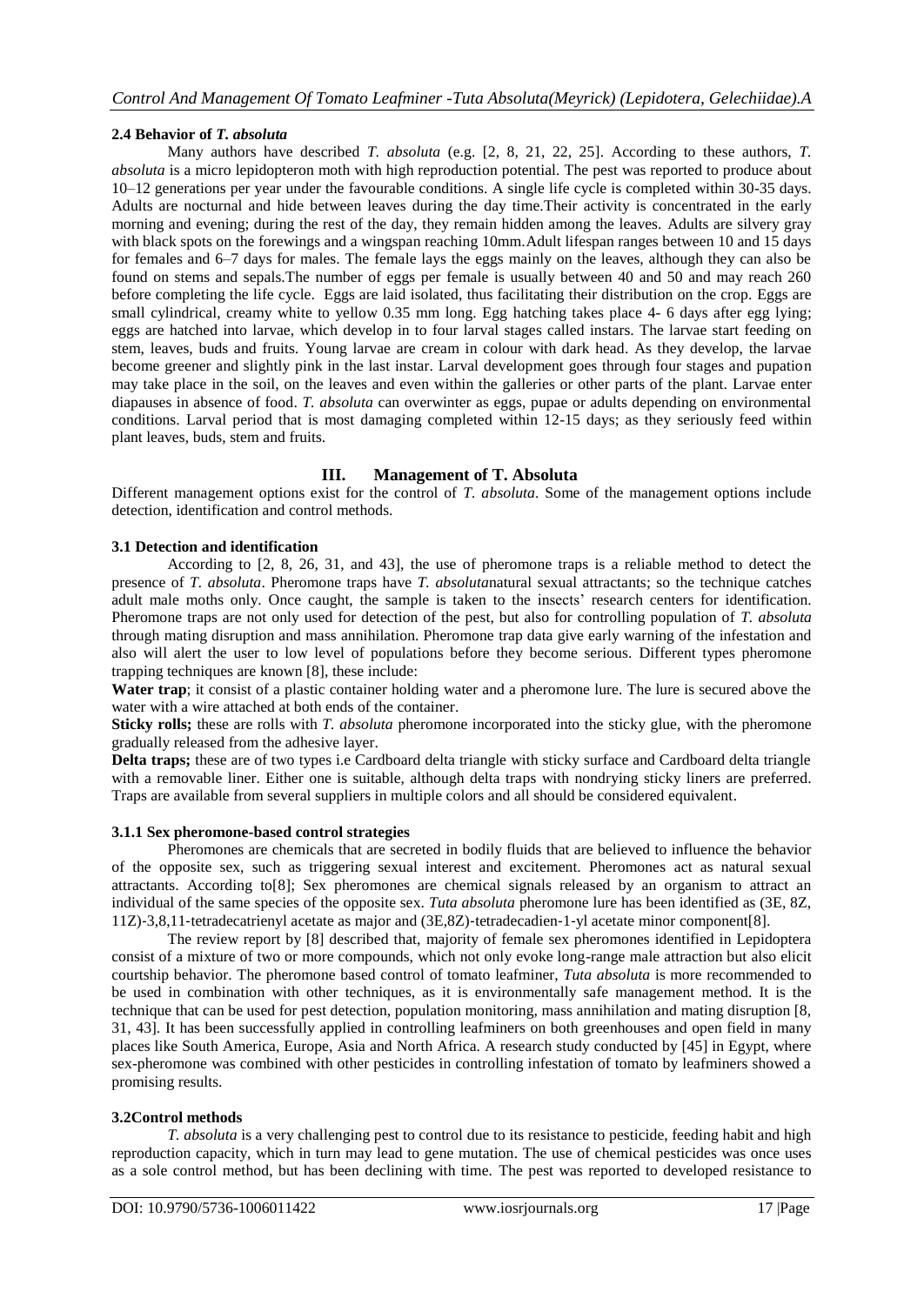dozens of pesticides. *T. absoluta* are well controlled by a combination of practices that are not fully effective when used alone. Various control strategy could applied to control leafminers. To control the pest effectively it is critical to combine all available control measures including physical methods, cultural methods, biological control agents and the correct use of registered pesticides [2, 8, 26].

#### **3.2.1 Physical controls**

According to [2,8, 26]; *T.absloluta* and other flying pests like bollworm, thrips and whitefly can be physically excluded from tomatoes grown inside the greenhouses using different methods. This may include screening of vents in the roof and sides of greenhouses and the disciplined use of double entry doors can reduce migration of pests into the greenhouse. Outward facing fans inside the double entry porch can blow back any flying insect pests, which might otherwise be 'sucked' into the crop on thermal currents when the outside door opens.

#### **3.2.1.1 Screening the greenhouse vents and installation of double-doors**

Greenhouses should be fitted with insect exclusion nets throughout and all doors capable of being sealed tightly. To prevent the entry of the pest, nets with a minimum density of  $9 \times 6$  threads/cm<sup>2</sup> have to be used[8]. Any openings or gaps in the structure should be avoided. Human movement from infested to noninfested greenhouses should be avoided and growers should make sure that live adult moths are not present on their person before entering greenhouses [2].This method may be a useful measure to exclude *T. absoluta* adults. It has to be taken into account that screening the greenhouse will also reduce natural colonization by parasitoids and predators, thus biological control based on the conservation of beneficial insects may be hampered. Nets also reduce greenhouse ventilation, so measures to encourage air movement have to be implemented [2, 8].

#### **3.2.2 Biological control methods**

The development of resistance to synthetic insecticides is one of the driving forces for changes in insect pest management[27].Many research studies show that integration of chemical, cultural and biological control measures are getting popular as integrated pest management (IPM), components, throughout the world[2, 9]. In this regard, biological control occupies a central position in Integrated Pest Management (IPM) Programmes. This is because biological control agents for pests and weeds have enormous and unique advantages; it is safe, permanent, and economical. Biological control method is potentially very beneficial tactic to develop [23, 28].It has been used against crop pest insects belonging to the orders Homoptera, Diptera, Hymenoptera, Coleoptera and Lepidoptera, among others. According to [21, 14, 29, 30]; biological control agents (living antagonistsnatural enemies: predators, parasitoids and pathogens) are considered as one possible solution of the *T. absoluta* crisis. This strategy offers a more sustainable and less expensive alternative to chemical use.

# **3.2.2.1 Predators**

The natural enemies for *T. absoluta* have been reported from their place of origin (South America). These enemies of *T. absoluta* are commercially available and can be used in its control. A paper by [2,31, 32] highlighted list of commercially available predators that have been useful. These may include Predatory bugs such as *Macrolophuspygmaeus*(commercially available as *Macrolophuscaliginosus*) and *Nesidiocoristenuis* have been identified as the most promising natural enemies of *T. absoluta* in Europe as they are large consumers of eggs of the pest. In the Mediterranean production areas, these two species naturally colonize tomato crops not sprayed with broad-spectrum insecticides and they are released for biological control in greenhouse tomato crops. Other identified predators of *T.absoluta* are the mirid *Dicyphusmaroccanus*, the nabid*Nabispseudoferusibericus*and the two phytoseid species *Amblyseiusswirskii*and *Amblyseiuscucumeris*(these two mites in aubergine (eggplant)[2, 31]. Another done by [32] in Mediterranean region using *Nesidiocoristenuis,*, showed highly promising results and effectiveness of predator use when combined with other methods in controlling*T. absoluta*.

# **3.2.2.2 Parasitoids**

These are one of natural enemies that can be used to control population growth of t. absoluta in both greenhouses and open field tomato farms. They are the most widely used natural enemies of *T. absoluta* in South America, where the pest originated. In Europe, parasitoids have been found parasitizing *T.absoluta* larvae in the Mediterranean area[33]. At least two species of *Necremnus* have been identified in Spain and Italy. *Stenomesius* spp. and other undetermined species (mainly Braconidae) occur spontaneously in infested tomato plots in Spain, indicating that native parasitoids are adapting to the new host. Regarding parasitoids of *T.absoluta* eggs, *Trichogrammaacheae* has been identified as a potential biological control agent of the pest and is currently being released in commercial tomato greenhouses [2, 8].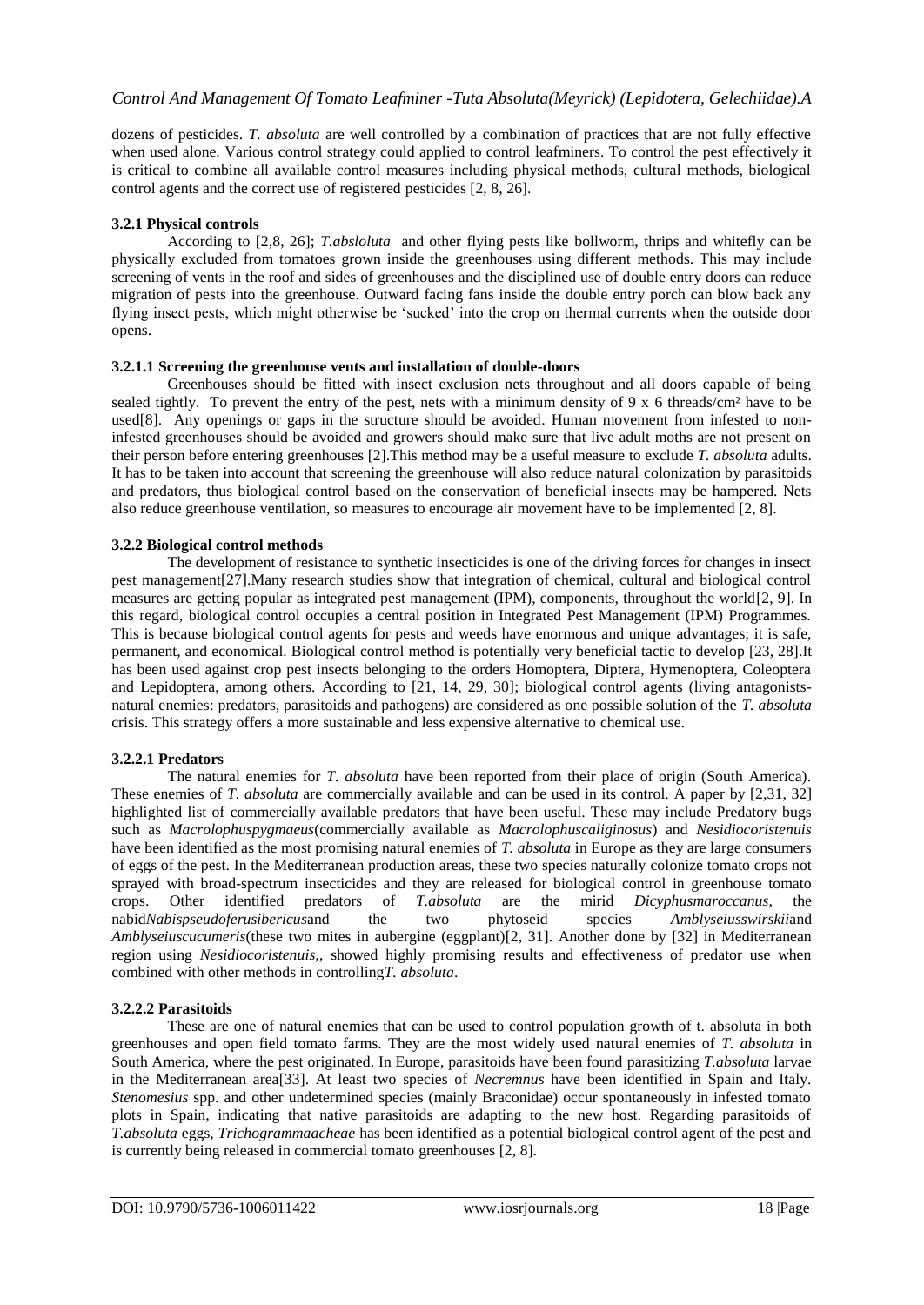# **3.2.2.3 Entomopathogens**

Research by [9, 27, 34] revealed poor documentation on effectiveness of entomopathogens controlling *T. absoluta* with the exception of *Bacillus thuringiensis* var. kurstaki. *Bacillus thuringiensis*, an entomopathogenic bacterium has been used in the control of tomato plant pests and reported by many authors as very effective bio-insecticide [34]. It has been used extensively to control the pest in crops where IPM programmes based on biological control are applied. Bio-insecticides like *Bacillus thuringiensis* do not raise any environmental concern as they are environmentally friendly. In addition, the entomopathogenic nematodes *Steinernema carpocapsae*, *Steinernemafeltiae* and *Heterorhabditisbacteriophora* have proved to be capable of infecting late larval instars of *T. absoluta*and hence be used in its control [9, 27]

# **3.2.3 Cultural control methods**

# **3.2.3.1 Good agricultural practices**

Good agricultural practices for the control of *Tuta absoluta* include crop rotation with non-solanaceous crops (preferably Cruciferous crops), ploughing, adequate irrigation and fertilization, removal of infested plants and complete removal of post-harvest plant debris and fruit[2]. The removal of wild solanaceous host plants near the growing area is also encouraged, as these can host all stages of the pest, which can then re-infect the growing crop. Through good agricultural practices; cultural practices, rotation with non-solanaceous crops, ploughing, adequate fertilization, and irrigation, destruction of infested plants and post- harvest plant debris, *T. absoluta* can be controlled. For instance, at any time of the growing cycle is detected or fruit stalks damaged by larvae of *T. absoluta*, there will be an overhaul of the whole plot, the process of withdrawal and destroyed securely to prevent the pest completes its cycle and continue to spread. There are a number of cultural control measures that aid the eradication of this pest. Crop rotation, crop removal and the selective removal and destruction of infested plant material are important cultural control practices that would help eradication of this pest in green houses. The wild host plants should also be removed to prevent the further build up of a potential population [2].

# **3.2.3.2 Management of plant material**

According to [2], the use of transplants free of pests may be useful in control of *T. absoluta*. When the pest damage is low, it is important to remove any of symptomatic leaves, stems and fruits affected by the presence of larvae or pupae and place them in plastic bags to destroy. Remove weeds that may be host to the pest within the area of vicinity. To prevent population build up one should not leave infested plant material (from pruning or weeding) on the ground, as the larvae will quickly leave them and colonize new plants. After harvesting, crop residues should be destroyed as soon as possible.

# **3.2.3.3 After harvest destruction of crop residues**

The crop residue after the harvest of tomato, potatoes, eggplants or peppers should be destroyed as soon as possible. They can be destroyed by either burning, buried or covered with transparent plastic film to ferment them. Soil solarisation may be useful in warm climates to kill pupae that remain in the soil. Leave a minimum of six weeks between successive susceptible crops.

# **3.2.4 IPM Strategies**

Some insects may be controlled by a combination of practices that are not fully effective when used alone. *T. absoluta* is one of those insects that require more than one practice to be controlled successfully. Therefore, integrated pest management (IPM) programs are being developed in several countries to manage infestations of *T. absoluta* [9]. To control the pest effectively it is critical to combine all available control measures including cultural methods, biological control agents and the correct use of registered pesticides. IPM strategies are being developed in South America to control *T. absoluta*. Various active substances can be applied in combination with bio rational control tactics [2]. The integrated control method recommended employs, massive trapping before planting, clearing the soil of crop residues, the application of imidacloprid in the irrigation water 8- 10 days after planting, the application of either spinosad or Indoxacarb if occasional individuals of *T.absoluta* are observed and elimination of the remnants of the crop immediately after the last fruits have been harvested. The integration of chemical and biological control is often critical to the success of an integrated pest management (IPM) program for arthropod pests. An integrated pest management strategy (indicated below) can be used for the control of Tuta absoluta: (1) Clearing the soil and area of crop residues, fruits and wild host plants, (2) Mass trapping begin prior to planting or upon planting, (3) The use of sulphur, neem oil, Bacillus thuringensis in conjunction with the application of either δ-methrine, spinosad, Indoxacarb or other recommendable bio-pesticide if occasional individuals of *Tuta absoluta* are observed, (4)Eliminationand burningof infected plants during the growing season and of the remnants of the crop immediately after the last fruits have been harvested.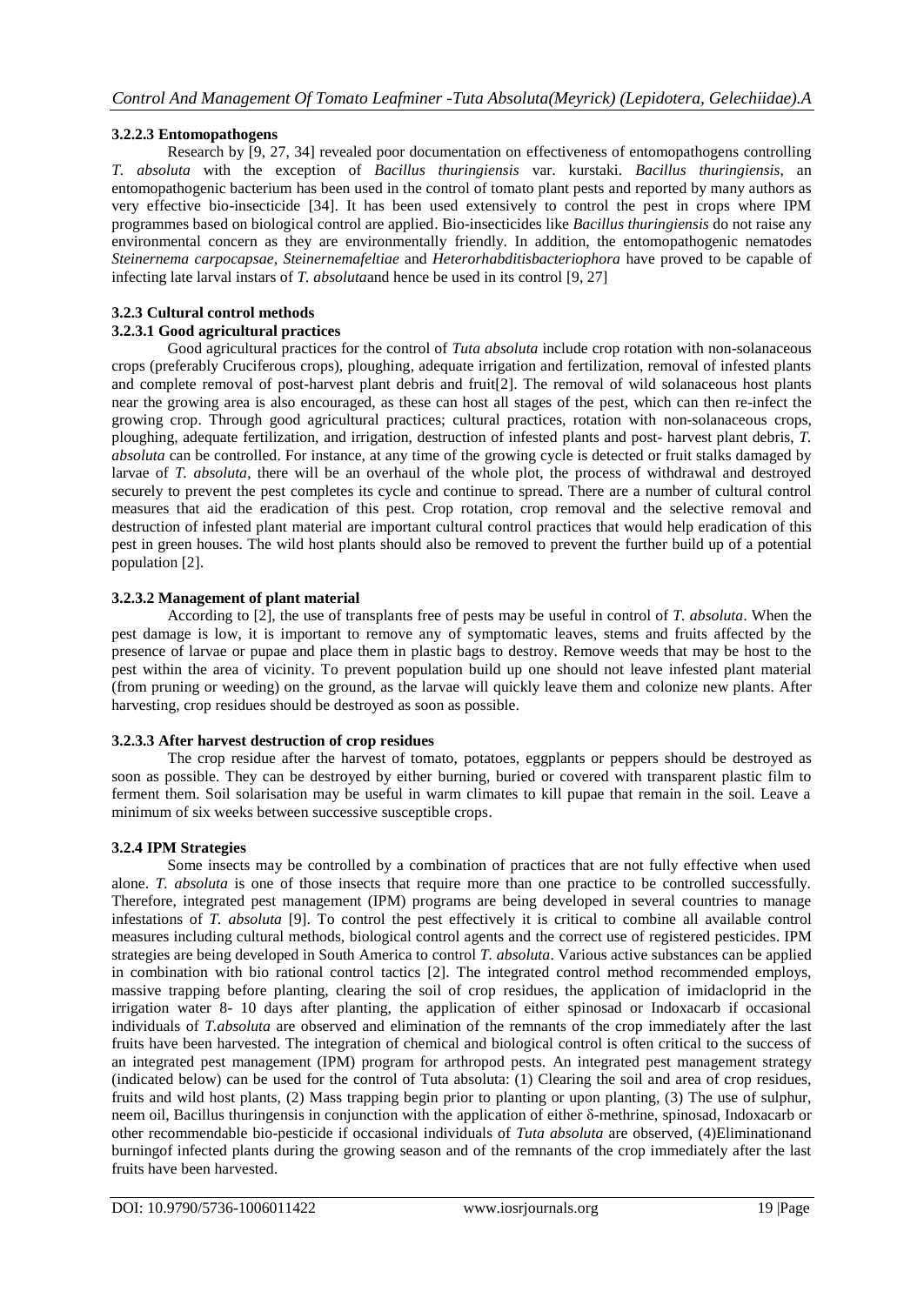#### **3.2.5 Chemical control methods**

Chemical control using synthetic insecticides is the primary method to manage the pest, but it has serious drawbacks, including reduced profits from high insecticide costs, destruction of natural enemy populations, build up of insecticide residues on tomato fruits and in the environment and fundamentally the rapid development of insecticide resistance. Besides, the efficiency of chemical control of tomato leaf miner infestations has been poor because of (1) the entophytic habit of its larvae, which are protected in the leaf mesophyll or inside fruits[8, 36] and (2) pest resistance against a number of applied insecticides[6, 7, 19]. In order to reduce the excessive use of insecticides in tomato fields, environmentally sound control strategies have been developed, including cultural control measures (e.g. crop rotation, selective removal and destruction of infested plant material), the use of natural enemies (parasitoids, predators, entomo pathogens and nematodes) [21, 37].Additional alternative control methods, based on the use of the insect's sex pheromones, have also been developed to control *T. absoluta.*

#### **3.2.5.1 Pesticides**

The list of pesticides is available in the market to control *Tuta absoluta* but most of these pesticides have demonstrated field failure as the pest have develop resistance to dozens of applied pesticides [8]. Chemical control is difficult because the larvae feed inside leaves, fruits and stems. In addition, pests such as *T. absoluta*, with a high reproductive capacity and very short generations, have an increased risk of developing resistance[38]. It is therefore crucial to avoid systematic applications, and only apply treatments according to pest population density and crop damage following the recommendations of advisers. It is also essential to alternate the use of active substances with different modes of action (chemical group). Resistance was also reported on δ-methrin, abamectin, methamidophos [7]. One study conducted in Brazil in 2014 by Campos M.R, revealed *Tuta absoluta* resistance to spinosad. The research at South-East Sicily (Italy) by [39] confirmed the first case of diamide-resistant to *Tuta absoluta.* Diamide pesticides include chlorantraniliprole, flubendiamide. Cartap was once used as registered pest for control of leafminers but according to [40] the pesticide demonstrated control failure against leafminers.

To control the pest effectively it is critical to combine all the control measures available and not to rely only on insecticide sprays. It is very important to pay attention to the side effects of pesticides on natural enemies, especially predatory bugs. As these individuals often have a slow establishment process.The insecticide should be selected carefully, especially in the early growth stages of the crop. Pyrethrin, carbaryl and δ-methrin in the South American countries. Others include spinosin, indoxacarb, abamectin, emamectin benzoate and cyromazin. Resistance to abamectin, cartap, methamidophos and permethrin has been reported from Brazil [20, 40]. Resistance to abamectin, δ-methrin and methamidophos was also detected in Argentina [7], and resistance to organophosphates and pyrethroid insecticides has been reported in Chile. A recent study on resistance to 10 different insecticides in Brazilian populations of *T. absoluta* found that resistance prevails for insecticides commonly employed in open fields, and that weather conditions and spatial dependence play an important role in favouring resistance to some insecticides [20, 19, 42].

#### **3.3 Potential risks associated with introduction of the pest to Tanzania**

*Tuta absoluta* has posed many challenges in many country were they are introduced. If the present pest status will not be put under control, some potential risks are expected. The potential risks associated with the introduction of *T. absoluta* may include;

- Export restrictions might be applied against Tanzania due to *T.absoluta* outbreaks. Quarantine regulations will require application of import restriction from the countries affected by *T. absoluta*. This in turn will affect the export and hence weakening of economy.
- Serous losses will encourage farmers to switch to other crops leading to output reduction; as well the serious loss will also create burden to farmers and their families as most of farmers in Tanzania invested in tomato production using loans from banks and other financial institutions.
- The risk of over use of insecticides application leads to increase in health risk to consumers as well as negative environmental impact.

# **IV. Conclusion And Recommendation**

Tomato is one of the most important edible and nutritious vegetable crops in Tanzania that is grown on both greenhouses and open field. The average yield of tomato in Tanzania has been decreasing in recent years due to several factors including pest and diseases. The most important insect pest that is of economic importance to tomato production is the new devastating pest, tomato leaf miner **-***Tuta absoluta* (Meyrick). The pest attacks the aerial part of the plant (stem, leaves, and fruit) in all stages of tomato growth; thus capable of causing production loss of up to 80 to 100%. Over the last decade, its pest status has increased world- wide as it has migrated into new territories.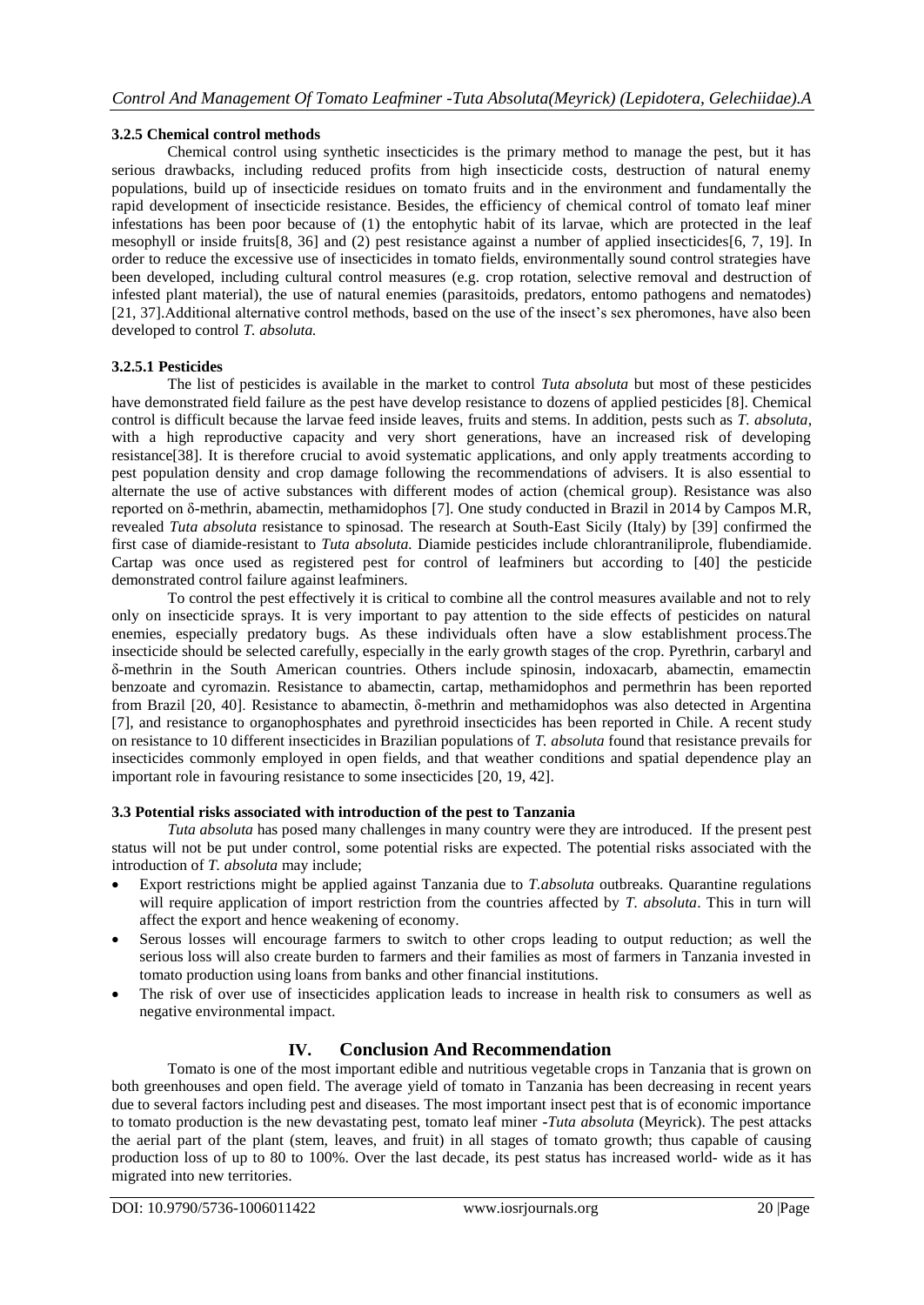# *Control And Management Of Tomato Leafminer -Tuta Absoluta(Meyrick) (Lepidotera, Gelechiidae).A*

The rapid distribution of *T. absoluta* over wide geographic areas may be a result of various factors such as its high reproduction potential, large range of host plants (increasing its persistence in the cultivated areas and overwintering potential) and the intra-continental dispersal facilitation due to human transportation. The absence of co-evolved natural enemies may explain why the pest population growth in the newly invaded areas are faster than in the native area, where natural enemies are more frequent. However, there is no silver bullet for *T. absoluta* control, different management options exist for the control of *T. absoluta*. Some of the management options include detection, identification and control methods. For the effective control, there is a need to establish a *T. absoluta* monitoring program, establish international, national and regional quarantine regulations. In areas that have not yet been invaded by the pest, it is essential to monitor ports of entry and borders adjoining infested countries with pheromone traps, inform the public about the impending danger of *T. absoluta* invasion via mass media, establish quarantine regulations to prevent the introduction of *T. absoluta* ands end suspected specimens collected in the pheromone traps for identification. Many researchers have reported *T. absoluta* resistance to many pesticides and still developing resistance over time. In this regard, there is no any single satisfactory method for *Tuta absoluta* control. However; to control the pest effectively, it is critical to combine all available control measures including physical, cultural and biological methods and the correct use of registered pesticides. The IPM that employs the holistic approach is a best alternative we have at hand.

The way forward for control of *Tuta absoluta* in Tanzania should include the following measures:

- The ministry of agriculture with help of other stakeholders should form a task force that will implement the strategies to control and eliminate leafminers completely.
- The task force should quantify the affected tomato farmers: Affected farmers should report through agricultural sectors to enable the ministry to set the action plan.
- Educate administrators, scientists, and the public about the impending danger of *Tuta absoluta* invasion. This will include conducting awareness campaigns involving tomato farmers.
- Creating an efficient Integrated Pest Management (IPM) strategy that suit Tanzania context and should include capacity building programmes on IPM.
- Push for mass trapping of the pest using sex pheromone traps starting with most affected areas should be given high priority. This will call for increased importation of traps by the government. The government through ministry of agriculture needs to subsidize the cost of traps.
- Excessive use of pesticides pose environmental challenges, so there is a need of encourage bio-friendly pesticides as means of controlling and preventing leafminers.
- Coming up with a list of chemicals that are available in Tanzania, that will be used for prevention and controlling of the pest
- Adopt both boarder and in-country quarantine measures to prevent its introduction. These would include such steps as not allowing the import of tomatoes with stems, leaves, or a calyx (the green sepals of a flower that form an outer floral envelope).Nature of East African borders requires harmonization of quarantine regulations.

#### **Acknowledgements**

We highly acknowledge Maneno Chidege for his assistance in accessing Pheromone traps during the field work and for giving information on presence on *T. absoluta* in area of our target, Tanzania rift valley area especially MtowaMbu. Our heart- felt thanks should go to Mzee Andrea Laizer for keeping; managing and providing the land were we established our experimental plots. He also helped to arranged for Farmers outreach, where we carry out some interrogations with farmers to assess their understanding on *T. absoluta*.

#### **References**

- [1] Bawin T, De Backer L, Dujeu D, et al. Infestation level influences oviposition site selection in the tomato leafminer Tuta absoluta (Lepidoptera: Gelechiidae). Insects. 2014;5(4):877-884.
- [2] Retta AN, Berhe DH. Tomato leaf miner Tuta absoluta (Meyrick), a devastating pest of tomatoes in the highlands of Northern Ethiopia : A call for attention and action. Res J Agric Environ Manag. 2015;4(6):264-269.
- [3] Materu CL, Shao EA, Losujaki E, Chidege M. Farmer ' s Perception Knowledge and Practices on Management of Tuta Absoluta Meyerick ( Lepidotera Gelechiidae ) in Tomato Growing Areas in Tanzania. 2016;3(2):1-5.
- [4] Chidege M, Al S, Hassan N, Julie A, Kaaya E, Mrogoro S. First record of tomato leaf miner Tuta absoluta ( Meyrick ) ( Lepidoptera : Gelechiidae ) in Tanzania. Agric Food Secur. 2016:1-7.
- [5] Assaf LH, Hassan FR, Ismael HR, Saeed S a. Population Density of Tomato leaf miner Tuta absoluta Meyrick ( Lepidoptera : Gelechiidae ) under plastic houses conditions ( b ). IOSR J Agric Vet Sci. 2013;5(4):7-10.
- [6] Fe S, Aires B, Aires B. Insecticide Resistance in Argentine Populations of Tuta absoluta ( Meyrick ) ( Lepidoptera : Gelechiidae ). 2005;34(February):113-119.
- [7] Arn J. Prospects for the biological control of Tuta absoluta in tomatoes of the Mediterranean  $\hat{ }$  b and Rosa Gabarra b. 2012;(June 2011).
- [8] Megido RC, Haubruge E, Verheggen FJ. Pheromone-based management strategies to control the tomato leafminer , Tuta absoluta ( Lepidoptera : Gelechiidae ). A review. 2013;17(3):475-482.
- [9] Gözel Ç, Kasap I. Efficacy of entomopathogenic nematodes against the Tomato leafminer, Tuta absoluta (Meyrick) (Lepidoptera: